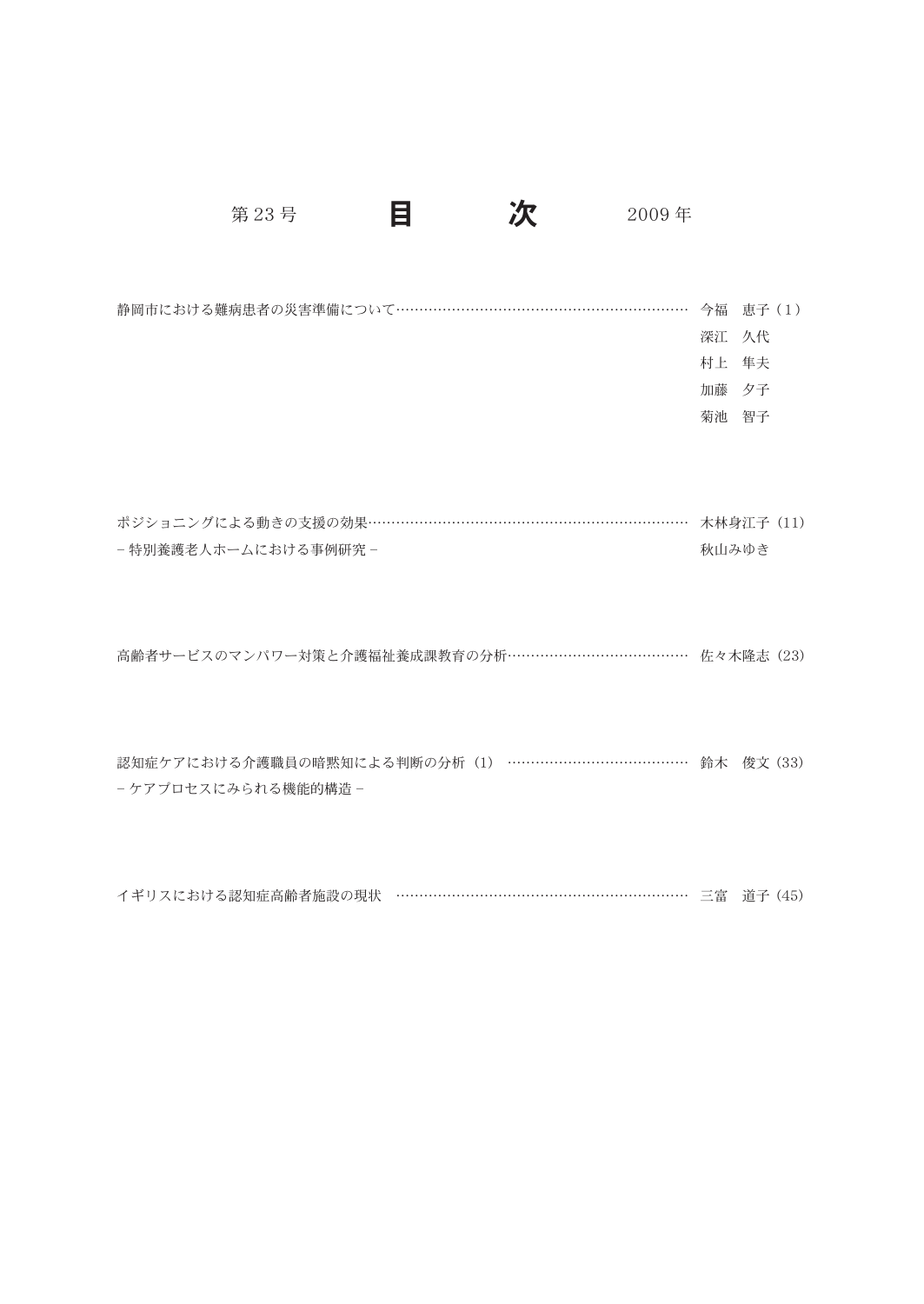## Annual Report of University of Shizuoka, Junior College (Shizuoka Kenritsu Daigaku Tanki Daigakubu)

| No.23                                                                                                                                                       |                |           | 2009           |
|-------------------------------------------------------------------------------------------------------------------------------------------------------------|----------------|-----------|----------------|
| <b>IMAFUKU Keiko</b><br><b>FUKAE Hisayo</b>                                                                                                                 | MURAKAMI Hayao | KATO Yuko | KIKUCHI Tomoko |
| KIBAYASHI Mieko<br>AKIYAMA Miyuki<br>- A Case Study on Nursing Home                                                                                         |                |           |                |
| SASAKI Takashi<br>Measures for Human Resources Development in Elderly Care Services and  (23)<br>Analyses of Training Programs for Care Workers             |                |           |                |
| SUZUKI Toshifumi<br>The Analysis Carers' Judgment Based on Tacit Knowledge in Dementia Care (1) ……………… (33)<br>- The Functional Structure in Care Process - |                |           |                |
| MITOMI Michiko                                                                                                                                              |                |           |                |

The Present Condition of Care Home for Older People with Dementia …………………………………… (45) in the United Kingdom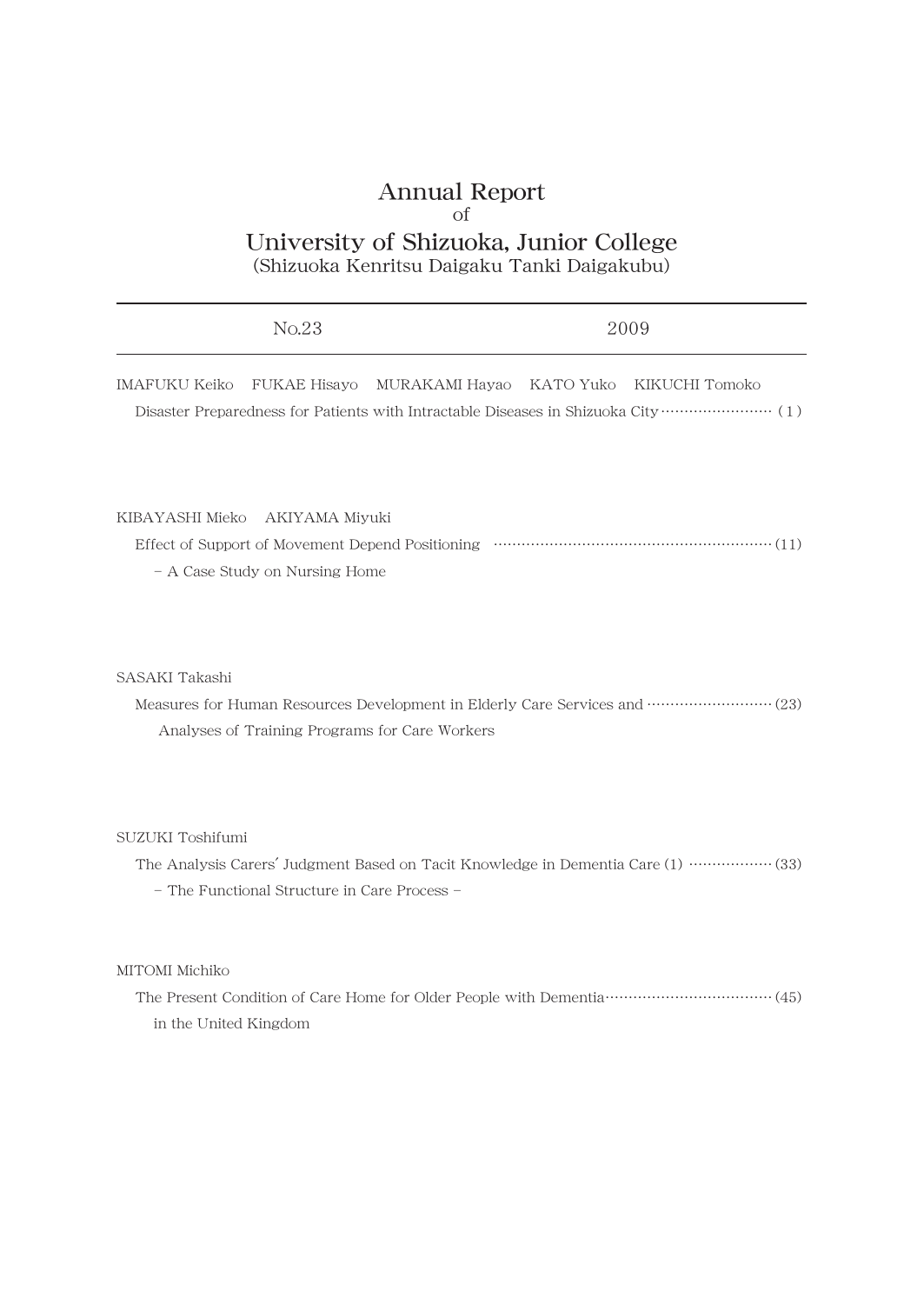第 23 -W号 **目** 2009 年

### (http://oshika.u-shizuoka-ken.ac.jp/outline/research/)

1. 学生と公的年金制度について ………………………………………………………………………… 中澤 秀一 -年金制度に関するアンケート調査の結果に基づいて -

2. 教材研究 :12 ウェルプレートを用いる電池の起電力測定実験 ……………………………………… 原田 茂治

3. 歯科衛生学科卒業生の労働環境についての研究 ( その 2) ………………………………………………… 鈴木 温子 -平成 21 年度キャリア支援委員会実施実態調査より -

4. 高等学校における理数科目の履修状況および基礎概念の学習度調査 (2009 年 4 月 ) …………… 原田 茂治

5. 静岡市における在宅パーキンソン患者の災害準備に関する研究 …………………………………… 今福 恵子

深江 久代

村上 隼夫

加藤 夕子

菊池 智子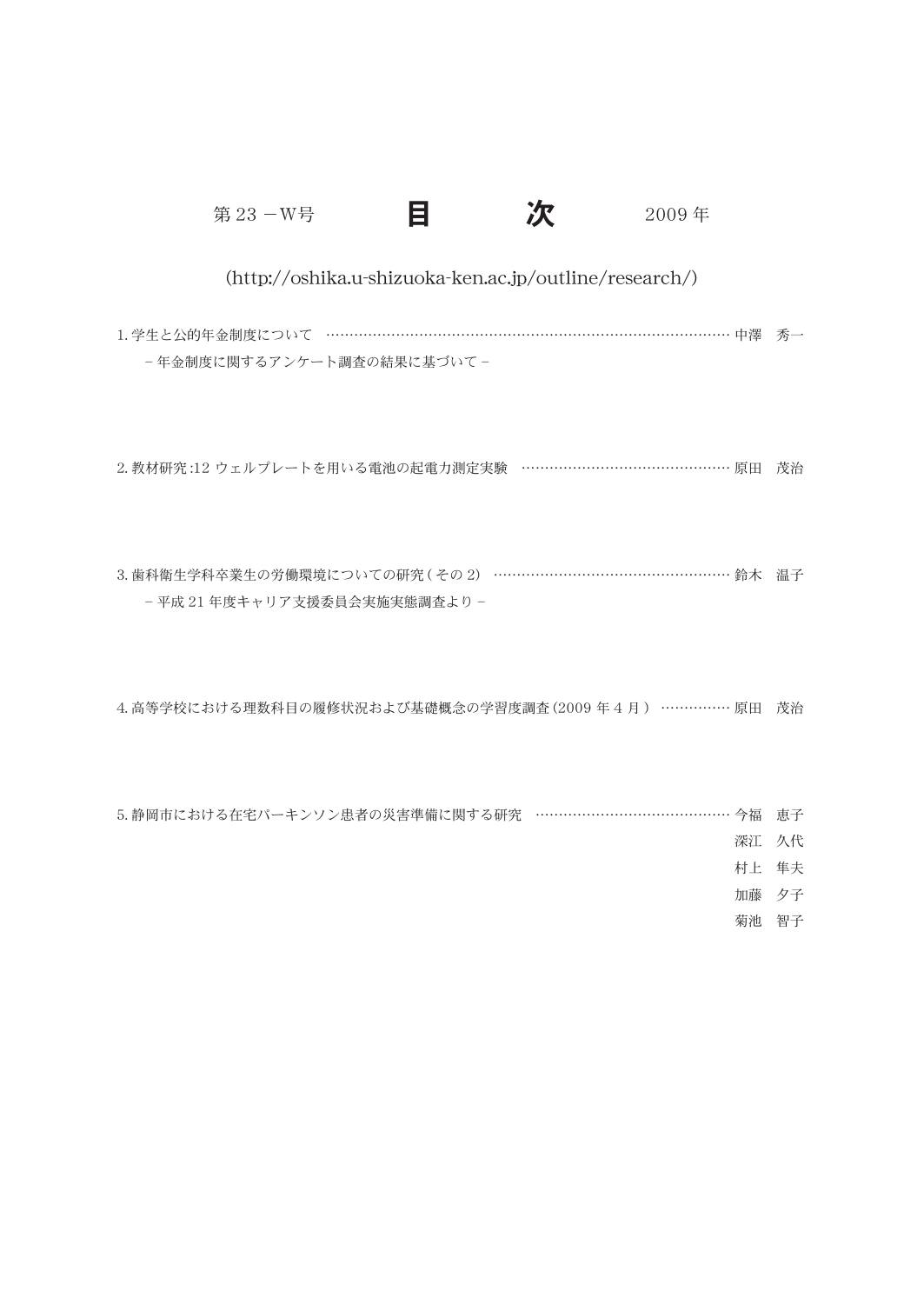# Annual Report (Web Edition) of

## University of Shizuoka, Junior College (Shizuoka Kenritsu Daigaku Tanki Daigakubu)

http://oshika.u-shizuoka-ken.ac.jp/outline/research/

| $No.23 - W$ | 2009 |
|-------------|------|
|             |      |

#### 1. NAKAZAWA Shuichi

A Study on Students and Public Pension System - On A Survey of Pension System -

#### 2.HARADA Shigeharu

The EMF Measurements of Microscale Cells Using a 12-Well Plate

#### 3.SUZUKI Atsuko

A Study of Labor Circumstances of Graduates of Department of Dental Hygiene

#### 4.HARADA Shigeharu

The Questionnaire Survey on the High-School Natural Science and Mathematics of Our Freshmen and on the Understanding Level of Their Basic Concepts (April, 2009)

5.IMAFUKU Keiko FUKAE Hisayo MURAKAMI Hayao KATO Yuko KIKUCHI Tomoko A Study of Disaster Preparedness for Home-care Patients with Parkinson's Disease in Shizuoka City